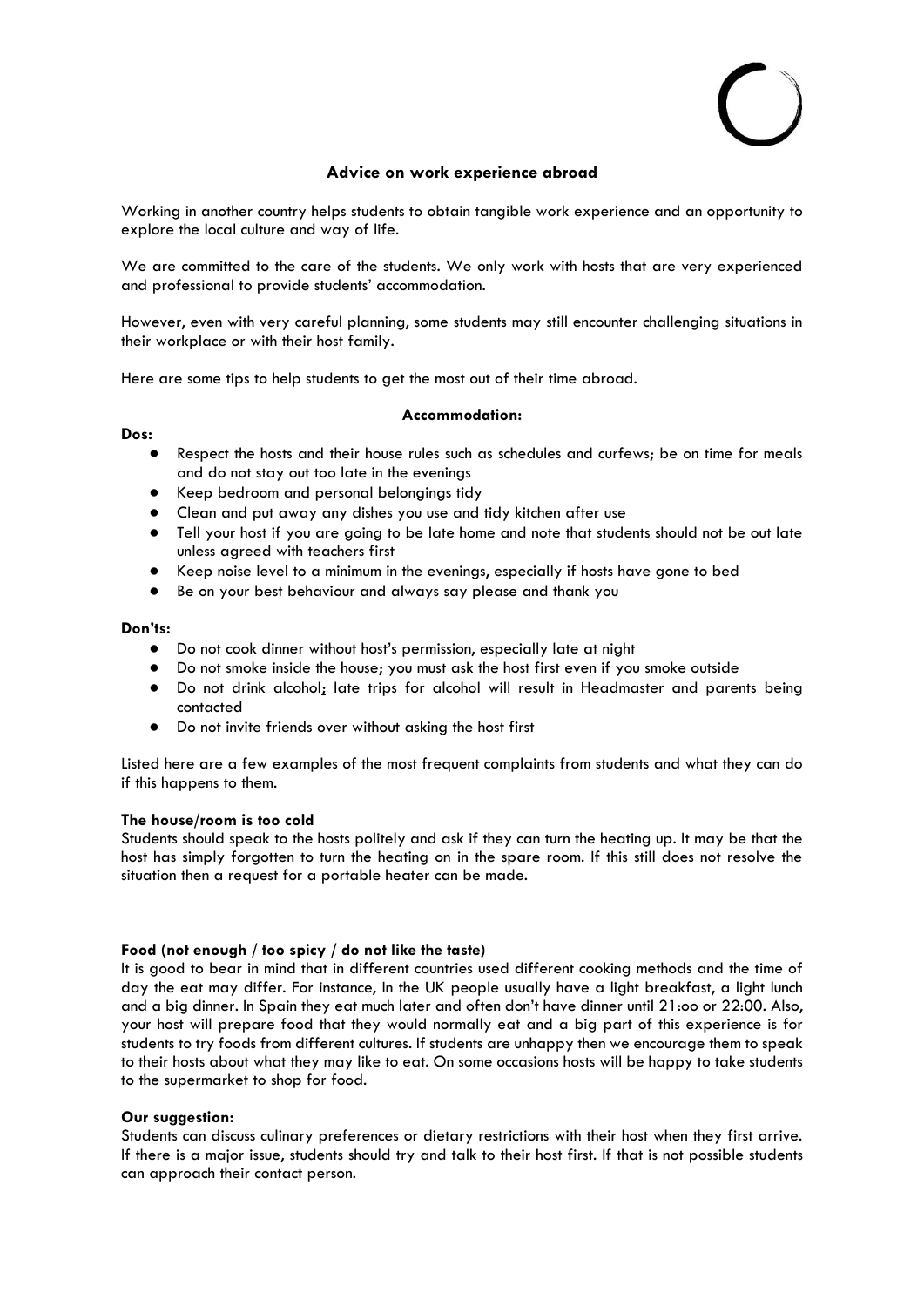#### **Work Placements:**

#### **Dos:**

- Follow the company's health and safety rules
- Be punctual and turn up for work every day
- Dress appropriately for work
- Only speak English at work; even to fellow students
- Be proactive and offer to help or ask for more work or responsibilities
- Have a 'can do' attitude
- Ask questions and show enthusiasm; get involved as much as you can
- Be polite and respectful
- Be sociable and talk to your colleagues because this is a good way to practise your English and to find out more about the job and industry

### **Don'ts:**

- Complain about work
- Smoke on the premises; smoking in the workplace is illegal unless in a designated area outside the building
- Use your mobile phone at work; if you really need to use the phone ask the manager first
- Refuse to carry out jobs/ tasks that are too small or too simple
- Take on too many tasks at once

Below, there a few examples of the frequent complaints from students regarding work placements.

#### *My manager gave me very boring jobs to do*

Students need to show they are willing do carry out the tasks that they are asked to performance. They should complete the tasks that are given to them first and then discuss with their manager to find out if they can have something more advanced in the future

### *It takes too long to travel to work from my accommodation*

Placements often take place in big cities and commutes times can be between 30 minutes to over an hour at peak times. We will always try our best to find host family that are close to students' work placements. If this is a big problem we can try to negotiate a slightly later start time at work. If any students feel that this is a major issue they should speak to their contact person.

#### *The bus is always late*

Public transport has been known to be somewhat unreliable. However, it is still the best and the cheapest way to travel in the city. If the problem persists, try to speak to the manger and see if he or she can offer some help or advice.

### *I do not like the company that I work for*

Please remember that work placements are going out of their way to give you an opportunity. Owners of these companies give up their time and effort in order to provide students an insight, into their chosen field. Try to keep an open mind and give it a couple of days to see if things improve before talking to the manager.

### **Our suggestion:**

Communication between students and their managers is key to getting the most out of their experience. Nonetheless, if students have any difficulties with their placements that they cannot resolve with their managers, they should communicate this to their contact person.